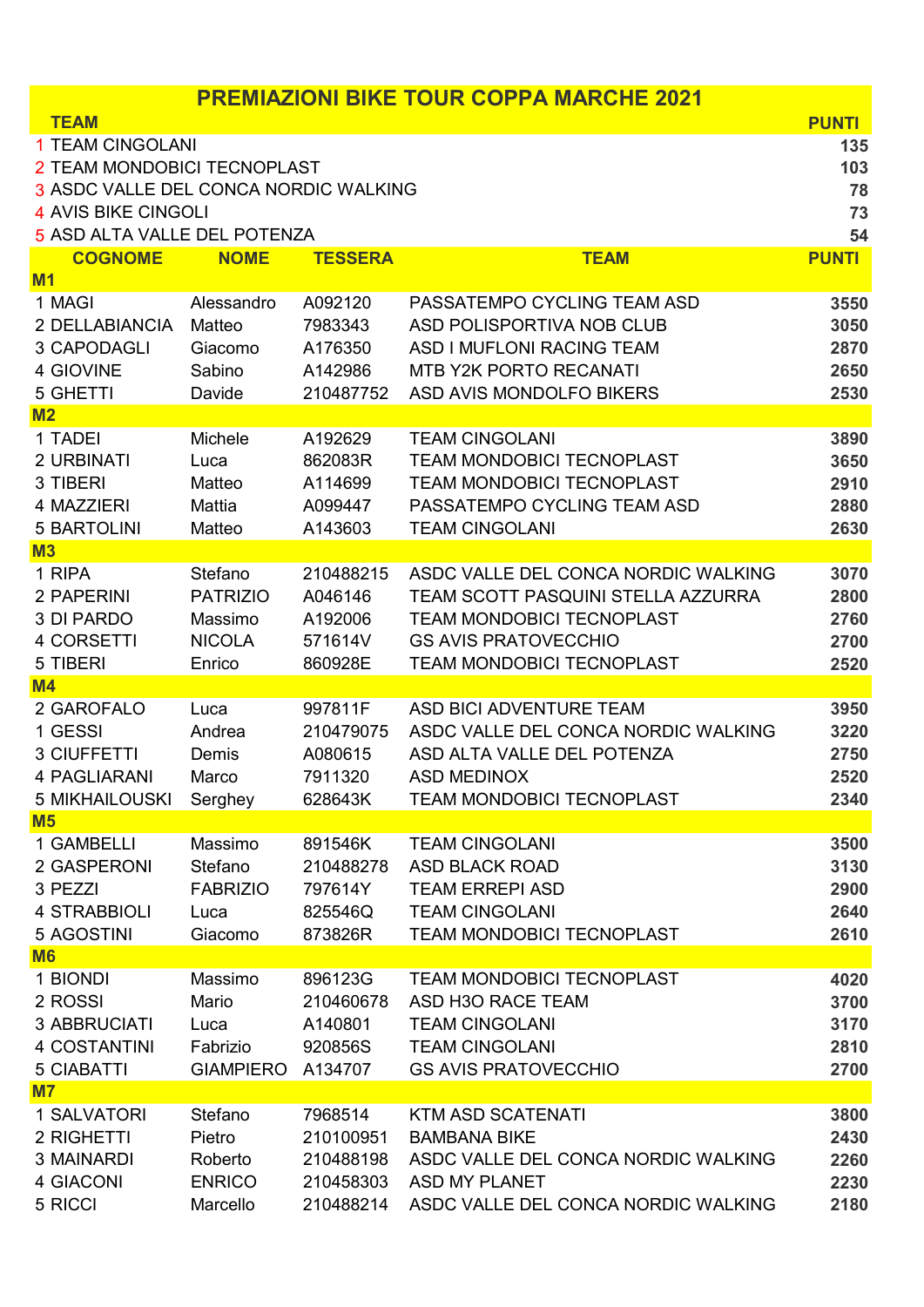| M8                  |                  |                  |                                       |      |
|---------------------|------------------|------------------|---------------------------------------|------|
| 1 AMADASI           | Enrico           | 210451196        | <b>BAMBANA BIKE</b>                   | 3550 |
| 2 RE                | Adamo            | 210130504        | <b>BIKE RACING TEAM ASD</b>           | 3250 |
| 3 POLIDORI          | <b>MARZIANO</b>  | 00021464         | <b>MTB POMEZIA ASD</b>                | 2150 |
| 4 BARTOLOZZI        | <b>MARCELLO</b>  | 507740Q          | <b>CICLI TADDEI</b>                   | 2000 |
| 5 GIOVANNINI        | <b>ZEFFERINO</b> | A030763          | ASD I MUFLONI RACING TEAM             | 1620 |
| <b>ELMT</b>         |                  |                  |                                       |      |
| 1 SANTOLINI         | Cristiano        | A026169          | PASSATEMPO CYCLING TEAM ASD           | 3020 |
| 2 FILETTI           | Michael          | A216661          | <b>TEAM MONDOBICI TECNOPLAST</b>      | 2600 |
| <b>3 BROVELLI</b>   | <b>GIULIO</b>    | A111011          | TEAM SCOTT PASQUINI STELLA AZZURRA    | 2290 |
| <b>4 DONNINELLI</b> | Nicolo'          | A189731          | <b>TEAM CINGOLANI</b>                 | 2280 |
| <b>5 BERTELLI</b>   | <b>LUCA</b>      | 723810W          | <b>GS AVIS PRATOVECCHIO</b>           | 2210 |
| <b>DONNE</b>        |                  |                  |                                       |      |
| 1 STEFANELLI        | Daniela          | 791589S          | <b>TEAM CINGOLANI</b>                 | 3700 |
| 2 MACCHEROZZI       | Marta            | 219028343        | KILOMETROZERO ASD                     | 2960 |
| 3 MAZZORANA         | <b>SARA</b>      | A104977          | <b>BIKE THERAPY ASD</b>               | 2900 |
| 4 BURATTI           | Roberta          | 7911316          | <b>ASD MEDINOX</b>                    | 2670 |
| <b>5 BARTOLINI</b>  | <b>VALERIA</b>   | 7988352          | <b>BOMBARDIER SQUADRA CORSE ASD</b>   | 2450 |
| <b>JUN</b>          |                  |                  |                                       |      |
| 1 PENSERINI         | Nicolo'          | 210066076        | ASD TEAM BIKE VALCONCA                | 2220 |
| 2 FERRI             | Gabriele         | A223332          | ASD LE SALINE NATURA E SPORT          | 1930 |
| 3 TOZZI             | <b>ALEX</b>      | A110673          | <b>ASD SC REDA MOKADOR</b>            | 1800 |
| 4 RINALDONI         | David            | <b>Fattore K</b> | ASD POLISPORTIVA MORROVALLESE         | 900  |
| 5 PULIZZI           | <b>DAVIDE</b>    | A070297          | <b>NEW BIKE 2008 RACING TEAM</b>      | 900  |
| <b>AL</b>           |                  |                  |                                       |      |
| 1 COCCI             | Alessandro       | <b>Fattore K</b> | S.C. VILLA S.ANTONIO CICLI COCCI      | 1600 |
| 2 CAMPOLUCCI        | Michele          | <b>Fattore K</b> | <b>TEAM CINGOLANI</b>                 | 1410 |
| <b>3 GIOVAGNOLI</b> | Alessio          | A075055          | ASD BICI ADVENTURE TEAM               | 1220 |
| <b>4 CALISTI</b>    | <b>MARCO</b>     | A185918          | <b>GC MATELICA</b>                    | 1130 |
| <b>5 GIANNOTTI</b>  | <b>LEONARDO</b>  | 1336             | <b>GRAVITY TEAM</b>                   | 900  |
| <b>ES</b>           |                  |                  |                                       |      |
| 1 BRACCESI          | Matteo           | A039916          | <b>GS CLUB CICLO APPENNINICO 1907</b> | 1700 |
| 2 BANDINI           | <b>CHRISTIAN</b> |                  | <b>GS CLUB CICLO APPENNINICO 1907</b> | 1450 |
| 3 FABBRI            | Edoardo          | A208372          | <b>TEAM CINGOLANI</b>                 | 1160 |
| 4 MEDORI            | Elia             | A208766          | <b>TEAM CINGOLANI</b>                 | 1110 |
| <b>5 GALBUCCI</b>   | Valentino        | A129136          | AFTER SKULL ROUGE RACING              | 900  |
| <b>DA</b>           |                  |                  |                                       |      |
| 1 COZZARI           | <b>GIULIA</b>    |                  | <b>UC PETRIGNANO</b>                  | 900  |

**DIPLOMI DI MERITO** 

| <b>COGNOME</b>    | <b>NOME</b> |
|-------------------|-------------|
| <b>ABBRUCIATI</b> | Luca        |
| <b>BARTOLINI</b>  | Matteo      |
| <b>BIONDI</b>     | Massimo     |
| <b>BONIFAZI</b>   | Marco       |
| <b>CIUFFETTI</b>  | Demis       |
| <b>CUCCARINI</b>  | Diego       |
| <b>GAROFALO</b>   | Luca        |
| <b>GIORDANI</b>   | Luigino     |
|                   |             |